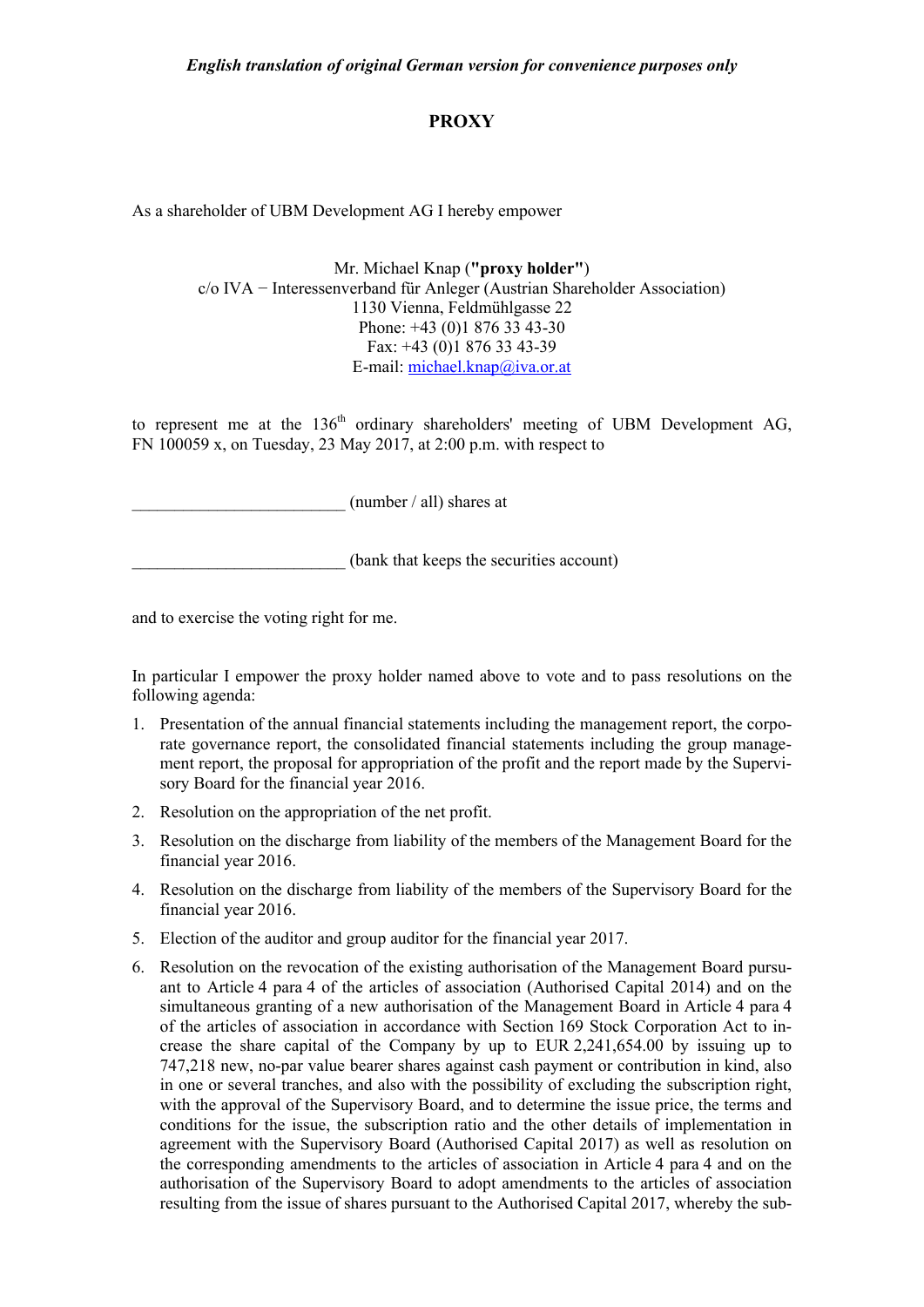scription right for overallotment options within the scope of the issue of shares against cash payments shall be excluded.

- 7. Resolution on the conditional capital increase by up to EUR 2,241,654.00 by issuing up to 747,218 new, no-par value bearer shares pursuant to Section 159 para 2 no 1 Stock Corporation Act for the issuance to holders of convertible bonds and the determination of the requirements pursuant to Section 160 para 2 Stock Corporation Act as well as on the authorisation of the Management Board to determine the further details of the conditional capital increase and its implementation, in particular regarding the terms of the issue and the conversion procedure for the convertible bonds, the possibility of a mandatory conversion, the issue price as well as the exchange or conversion ratio, resolution on the corresponding amendment to the articles of association by inserting a new paragraph (5) in Article 4 of the articles of association as well as on the authorisation of the Supervisory Board to adopt amendments to the articles of association resulting from the issue of shares pursuant to the from the conditional capital.
- 8. Resolution on the authorisation of the Management Board pursuant to Section 159 para 3 Stock Corporation Act, with the approval of the Supervisory Board, to conditionally increase the share capital of the Company, even in several tranches, by up to EUR 1,678,920.00 by issuing up to 559,640 new, no-par value bearer shares for the purpose of executing stock options under the Longterm-Incentive-Programme 2017 to employees, officers and members of the Management Board of the Company and its affiliates, resolution on the corresponding amendment to the articles of association by inserting a new paragraph (6) in Article 4 of the articles of association as well as on the authorisation of the Supervisory Board to adopt amendments to the articles of association resulting from the issue of shares pursuant to the authorised conditional capital.
- 9. Resolution on a Longterm-Incentive-Programme 2017.
- 10. Resolution on the authorisation of the Management Board pursuant to Section 174 para 2 Stock Corporation Act within five years from the date of the resolution with the approval of the Supervisory Board to issue convertible bonds conferring the right of conversion or subscription for the acquisition of up to 747,218 new, no-par value bearer shares of the Company with a pro rata amount of the share capital of up to EUR 2,241,654.00, also in one or several tranches, and to determine all further terms, the issue and the conversion procedure with regard to the convertible bond, the issue price as well as the exchange or conversion ratio. The subscription right of the shareholders is excluded. In addition to a subscription or conversion right, the terms and conditions of the issue may also constitute a mandatory conversion at the end of maturity or at another time. The conversion or subscription rights can be serviced by means of conditional capital or treasury shares (own shares) or a combination of both. The issue price of the convertible bonds is to be determined by means of a market standard price determination scheme in consideration of generally acknowledged methods of mathematical finance.
- 11. Resolution on
	- **a)** the revocation of the authorisation of the Management Board to acquire treasury shares (own shares) pursuant to Section 65 para 1 no 4 and no 8 as well as para 1a and para 1b Stock Corporation Act as resolved by the Annual General Meeting on 20 May 2015, as well as of the authorisation of the Management Board with respect to the disposal respectively utilisation of treasury shares (own shares) pursuant to Section 65 para 1b Stock Corporation Act; as well as
	- **b**) the authorisation of the Management Board to acquire treasury shares (own shares) pursuant to Section 65 para 1 no 4 and no 8 as well as para 1a and para 1b Stock Corporation Act via the stock exchange or by means other than via the stock exchange in a volume of up to 10 % of the Company's share capital, also with exclusion of the proportional right of disposal of shareholders, which may arise in the context of such acquisition (exclusion of reverse subscription rights); as well as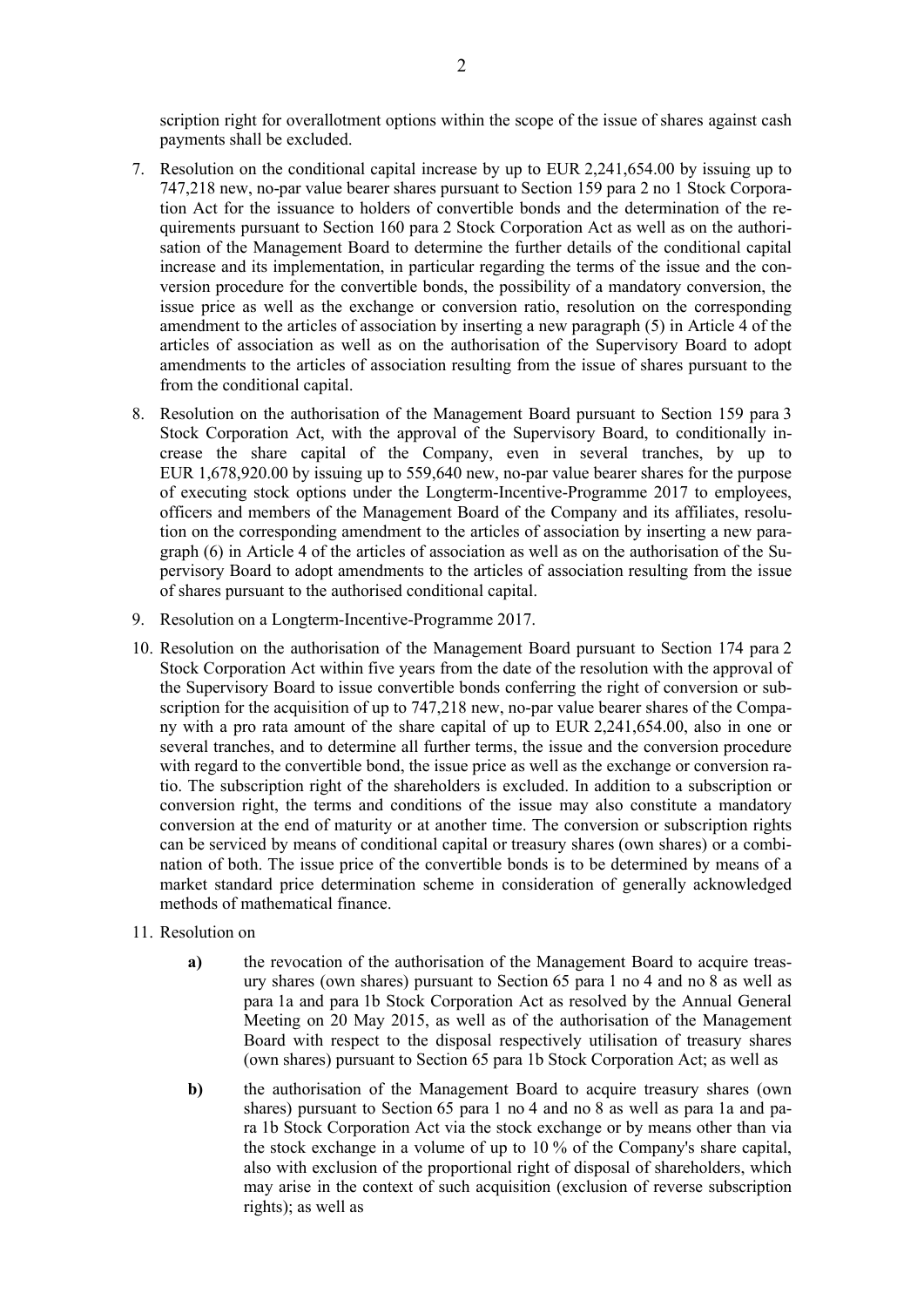- **c)** the authorisation of the Management Board to dispose treasury shares (own shares) by other means than via the stock exchange or a public offer and excluding the shareholders' right to purchase shares (exclusion of subscription rights), as well as
- **d)** the authorisation of the Management Board to redeem treasury shares (own shares).

I direct the aforementioned proxy holder to vote in relation to agenda item 2 to 11 which are corresponding to the proposal of resolutions of the Management Board and Supervisory Board as provided for download on the website of the company at www.ubm.at/hy in accordance with the invitation as follows (mark the appropriate box):

Agenda item 2

| <b>YES</b> vote | NO vote | Abstention |
|-----------------|---------|------------|
|                 |         |            |
|                 |         |            |

Agenda item 3

| <b>YES</b> vote | NO vote | Abstention |
|-----------------|---------|------------|
|                 |         |            |
|                 |         |            |

Agenda item 4

| <b>YES</b> vote | NO vote | Abstention |
|-----------------|---------|------------|
|                 |         |            |
|                 |         |            |

Agenda item 5

| <b>YES</b> vote | NO vote | Abstention |
|-----------------|---------|------------|
|                 |         |            |
|                 |         |            |

Agenda item 6

| <b>YES</b> vote | NO vote | Abstention |
|-----------------|---------|------------|
|                 |         |            |
|                 |         |            |

## Agenda item 7

| <b>YES</b> vote | NO vote | Abstention |
|-----------------|---------|------------|
|                 |         |            |
|                 |         |            |